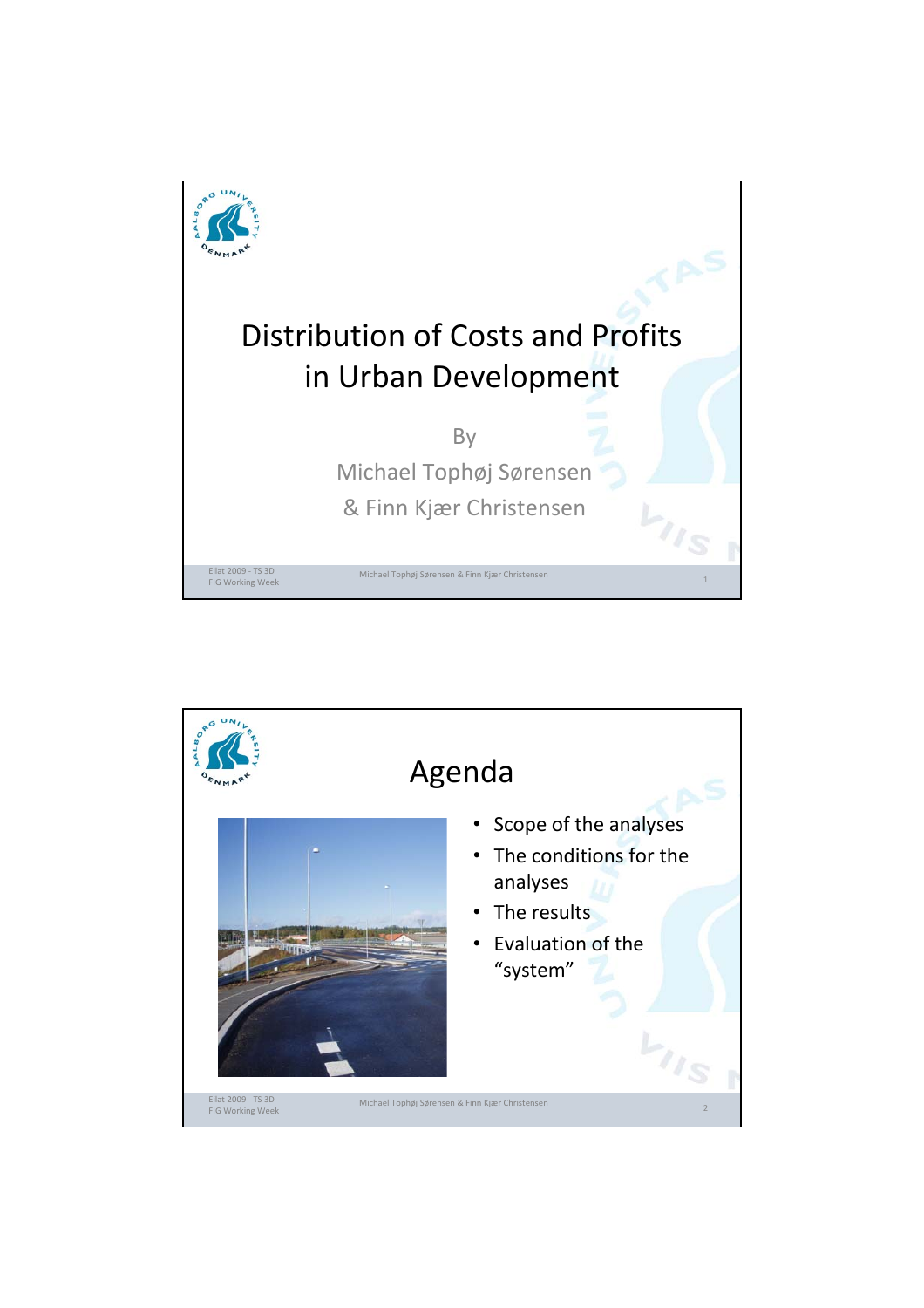

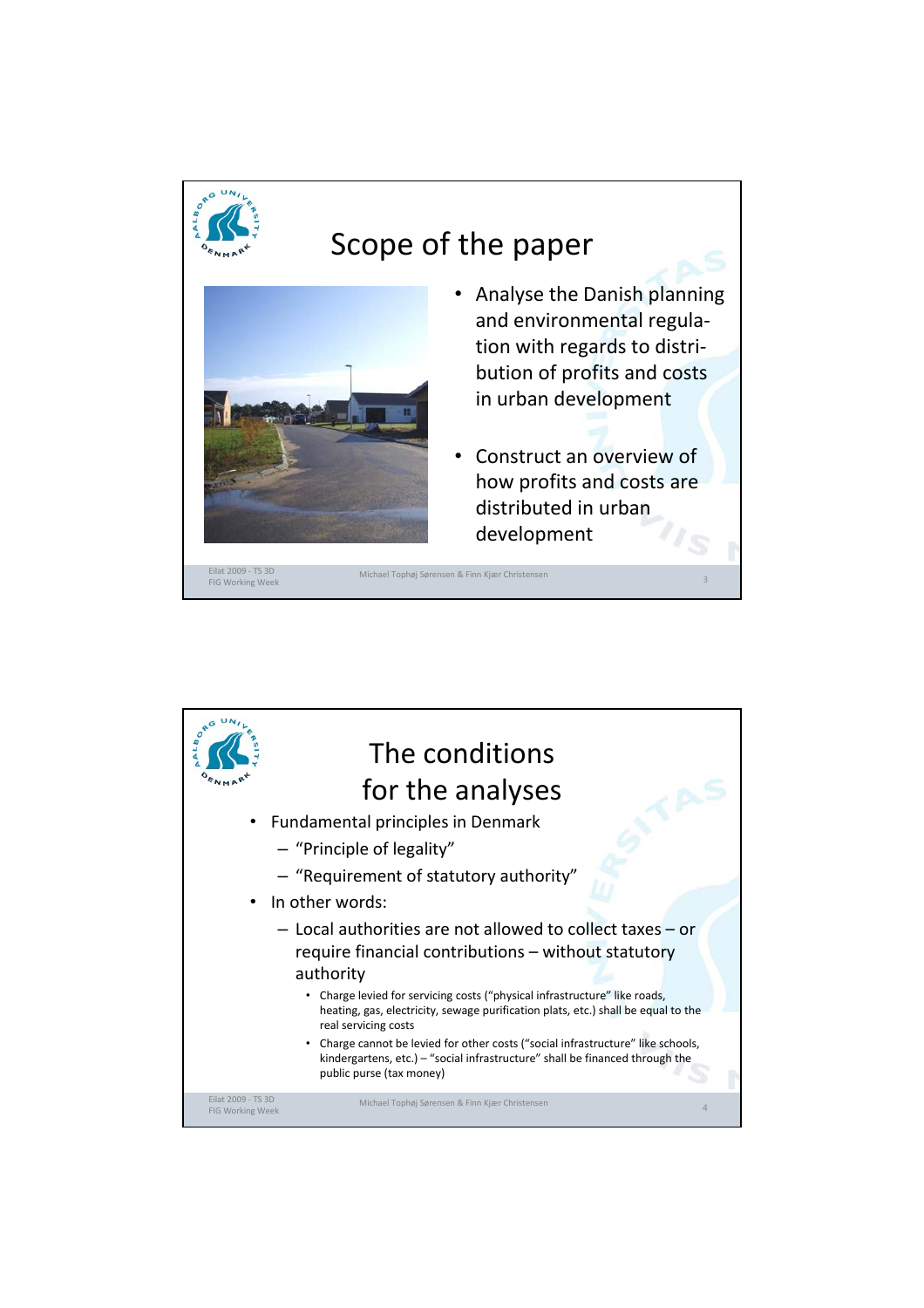

|                | Developer/Landowner                                                                                       | <b>Municipality</b>                                  |
|----------------|-----------------------------------------------------------------------------------------------------------|------------------------------------------------------|
| <b>Profits</b> | The profit from the new use-<br>possibilities given in planning is<br>the landowners                      |                                                      |
| Costs          | (developer/landowner can<br>through voluntary developer<br>agreement pay the costs of the<br>local plan*) | The municipality does the<br>planning as pays for it |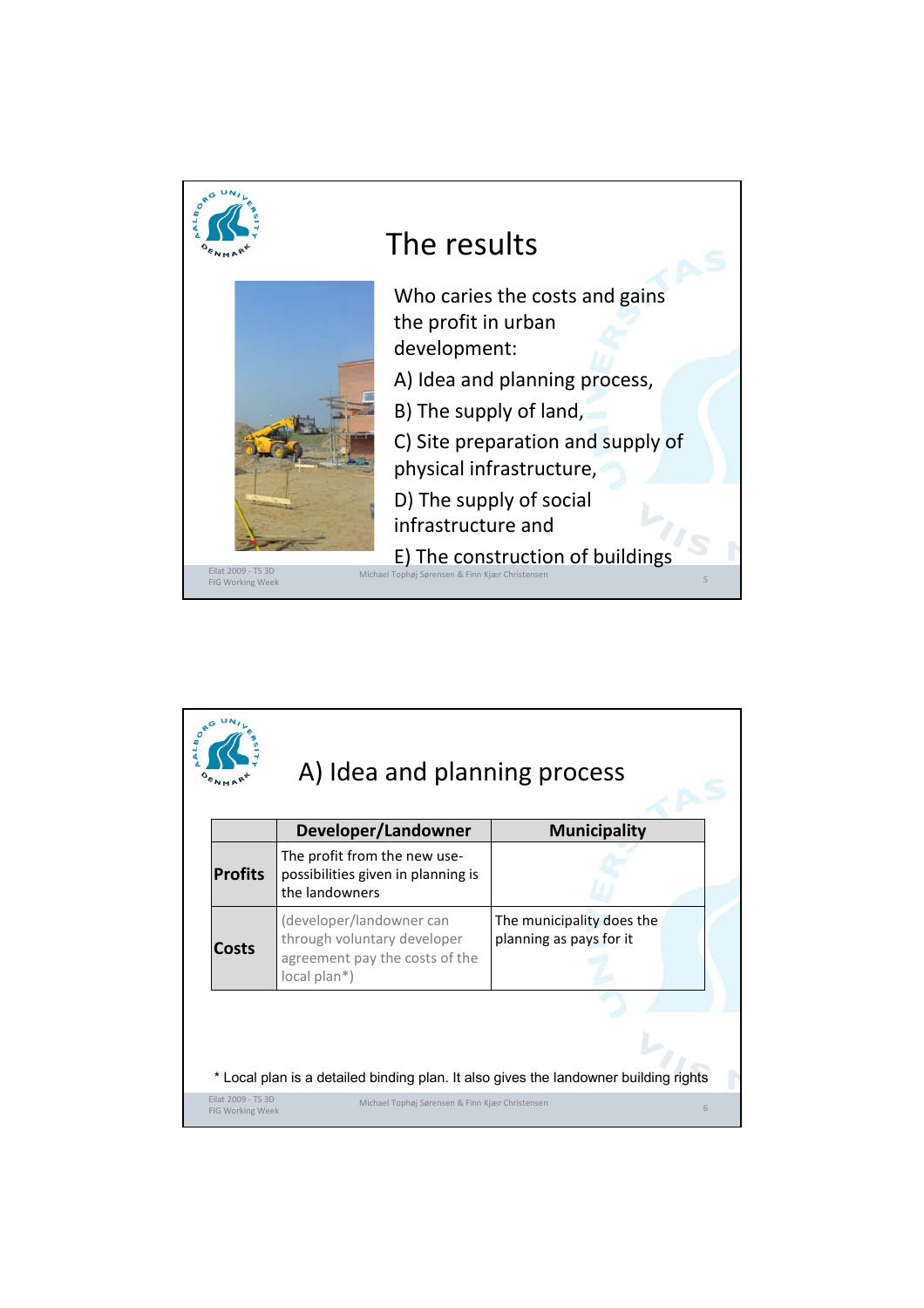

|                | C) Site preparation and<br>supply of physical infrastructure                                                                                        |                                                                                                                                                                                                        |  |
|----------------|-----------------------------------------------------------------------------------------------------------------------------------------------------|--------------------------------------------------------------------------------------------------------------------------------------------------------------------------------------------------------|--|
|                | Developer/Landowner                                                                                                                                 | <b>Municipality</b>                                                                                                                                                                                    |  |
| <b>Profits</b> | The profit created through site<br>preparation and supply of<br>physical infrastructure falls in<br>the hand of the Developer<br>/Landowner         |                                                                                                                                                                                                        |  |
| <b>Costs</b>   | Site preparation and supply of<br>physical infrastructure are in<br>general paid by the Developer<br>/Landowner - often through<br>connection fee's | The municipality holds the costs<br>of some of the public roads.<br>Some of the physical infra-<br>structure (for instance sewage<br>systems) is paid by the<br>municipality the first time<br>around. |  |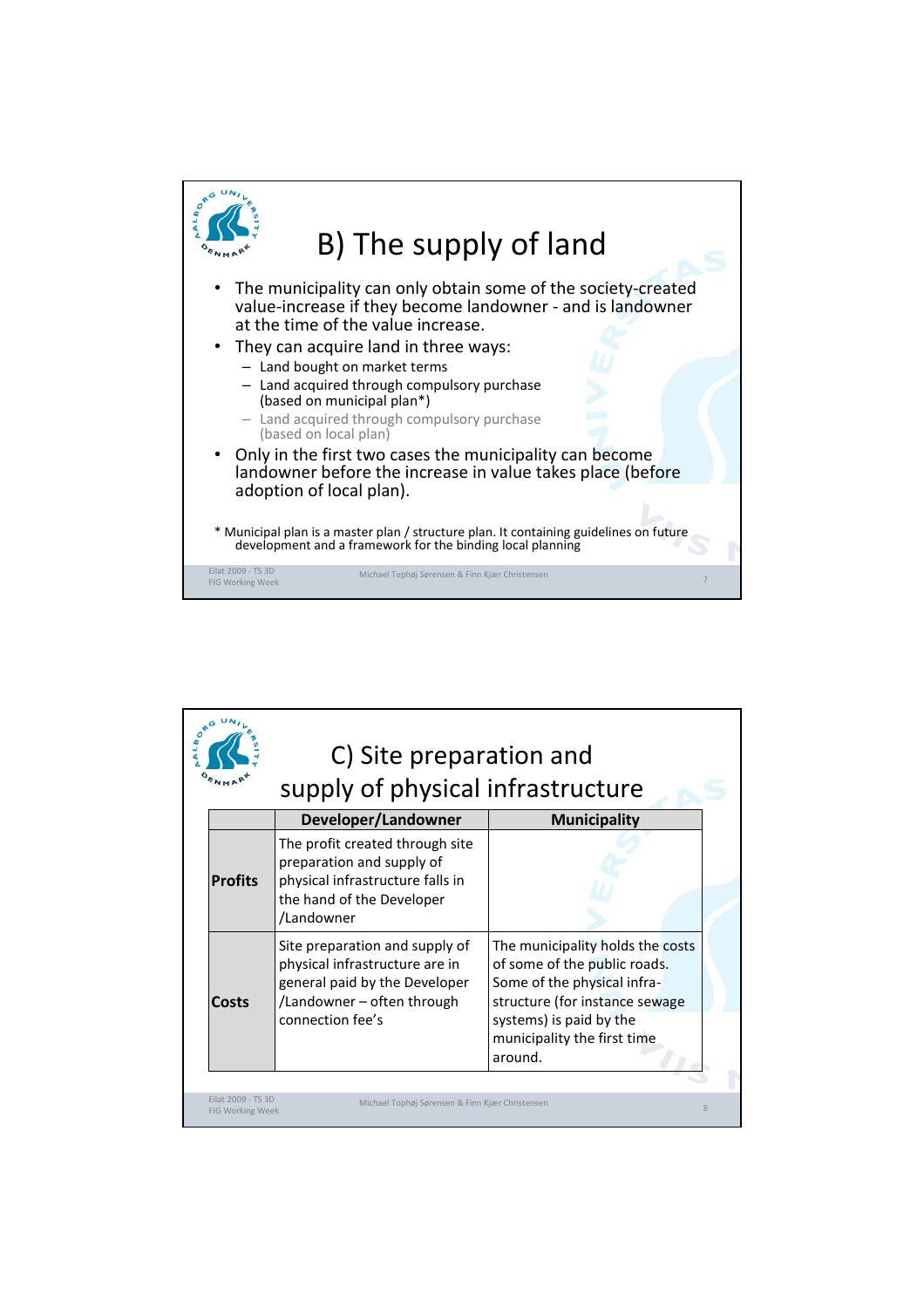|                | social infrastructure                                                                                                                                             |                                                                                 |
|----------------|-------------------------------------------------------------------------------------------------------------------------------------------------------------------|---------------------------------------------------------------------------------|
|                | Developer/Landowner                                                                                                                                               | <b>Municipality</b>                                                             |
| <b>Profits</b> | Just as the rest of the<br>community the Developer<br>/Landowner will profit from the<br>supply of social infrastructure<br>such as kindergartens schools<br>etc. |                                                                                 |
| Costs          |                                                                                                                                                                   | It is a municipality task to<br>provide the necessary social<br>infrastructure. |
|                |                                                                                                                                                                   |                                                                                 |

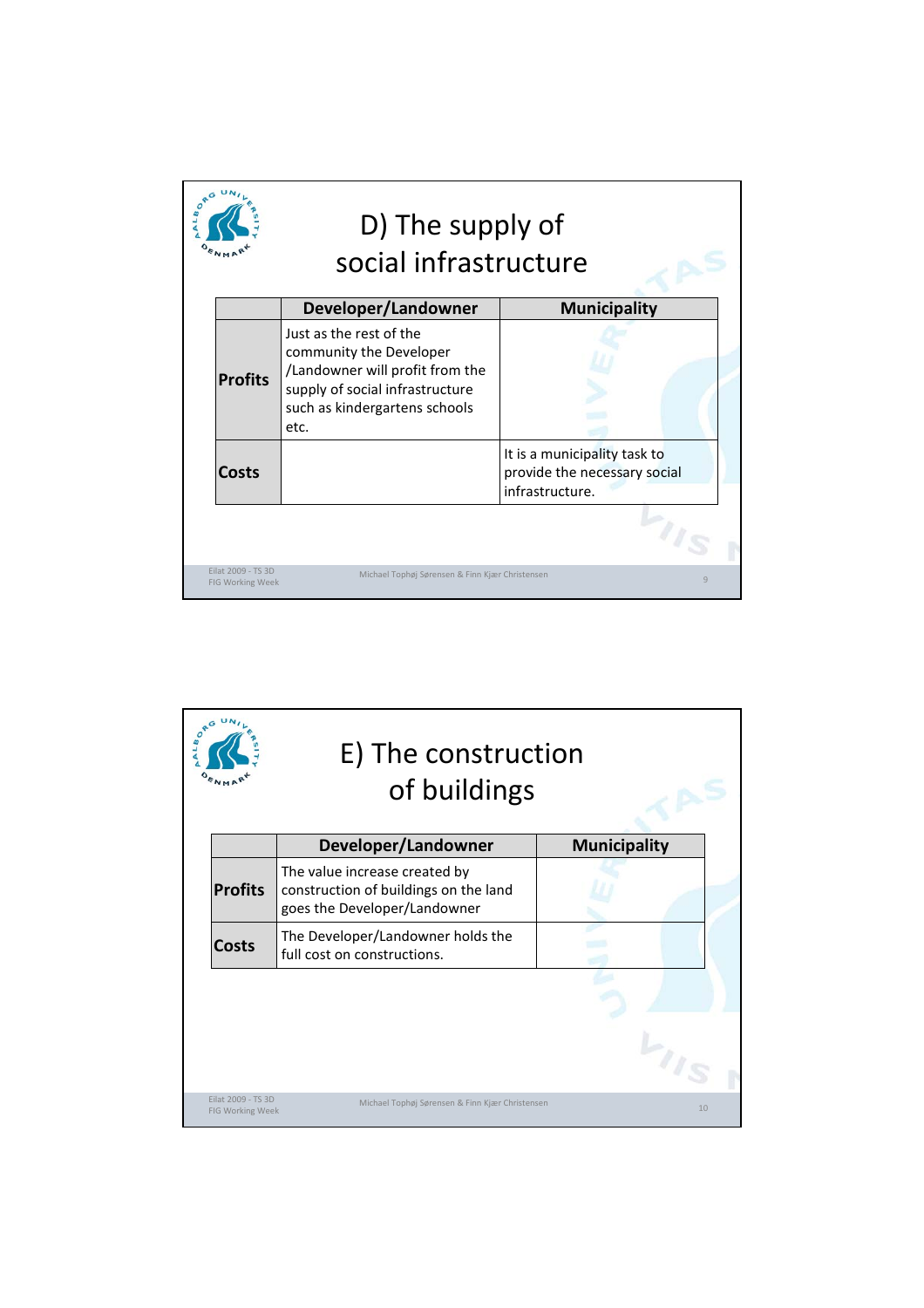|                                                                 | The summarized results                          |                     |    |
|-----------------------------------------------------------------|-------------------------------------------------|---------------------|----|
| Who gets the <b>profit</b> of a particular development project? |                                                 |                     |    |
|                                                                 | Developer/<br>Landowner                         | <b>Municipality</b> |    |
| Idea and planning process                                       | X                                               | (X)                 |    |
| <b>Preparation of land</b>                                      | X                                               |                     |    |
| <b>Construction of buildings</b>                                | X                                               |                     |    |
|                                                                 |                                                 |                     |    |
|                                                                 |                                                 |                     |    |
| Eilat 2009 - TS 3D<br>FIG Working Week                          | Michael Tophøj Sørensen & Finn Kjær Christensen |                     | 11 |

| Who carries the <b>COStS</b> ?   |                         |                     |
|----------------------------------|-------------------------|---------------------|
|                                  | Developer/<br>Landowner | <b>Municipality</b> |
| <b>Purchase of land</b>          | X                       |                     |
| <b>Planning</b>                  | (X)                     | X                   |
| <b>Preparation of land</b>       |                         |                     |
| -Archaeological investigation    | X                       |                     |
| -Polluted soil                   | X                       |                     |
| -District heating                | (X)                     |                     |
| -Electricity                     | X                       |                     |
| -Water supply                    | X                       |                     |
| -Sewage systems                  | X                       | (X)                 |
| -Roads                           | X                       | X                   |
| <b>Social infrastructure</b>     |                         | (X)                 |
| <b>Construction of buildings</b> | X                       |                     |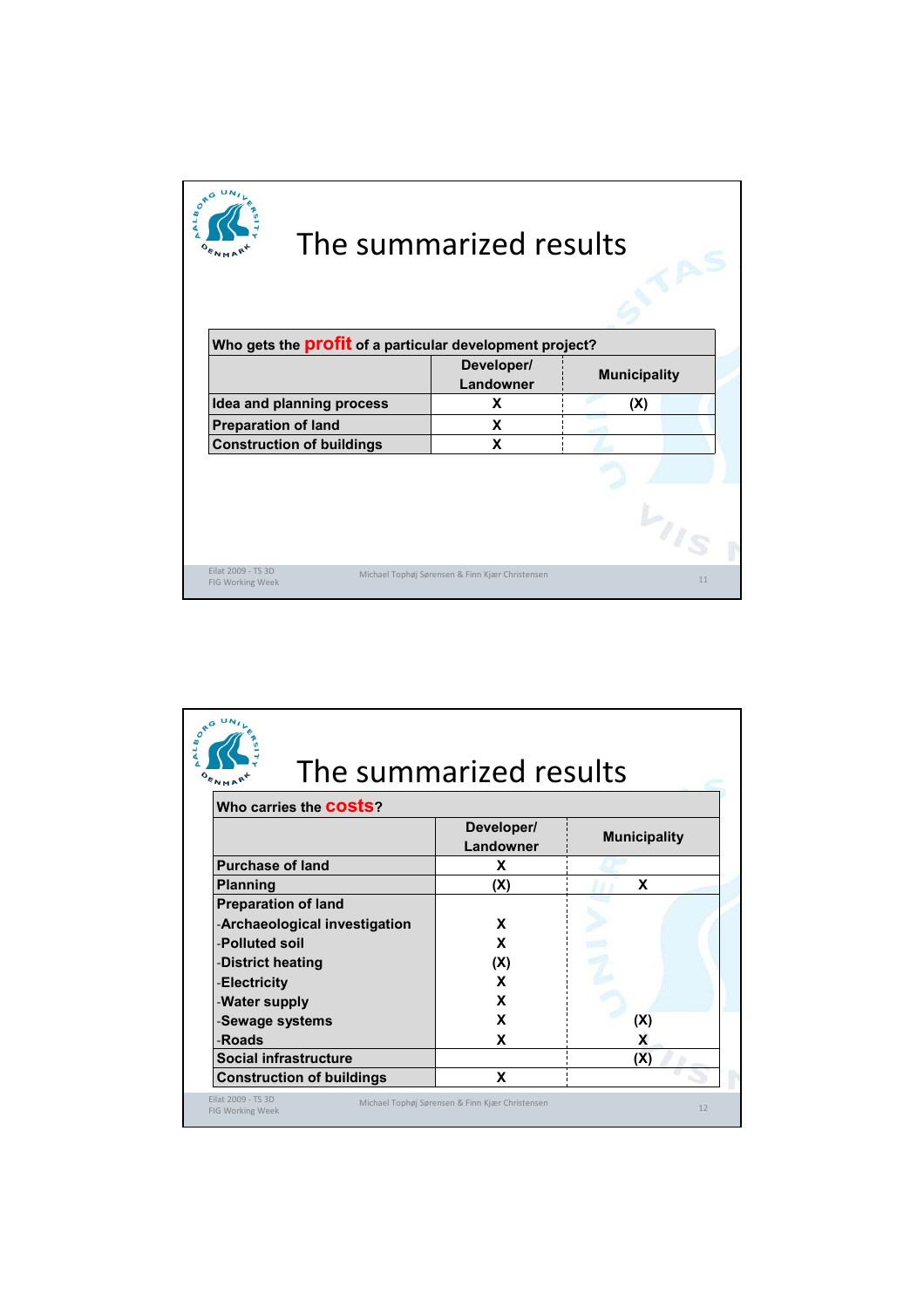

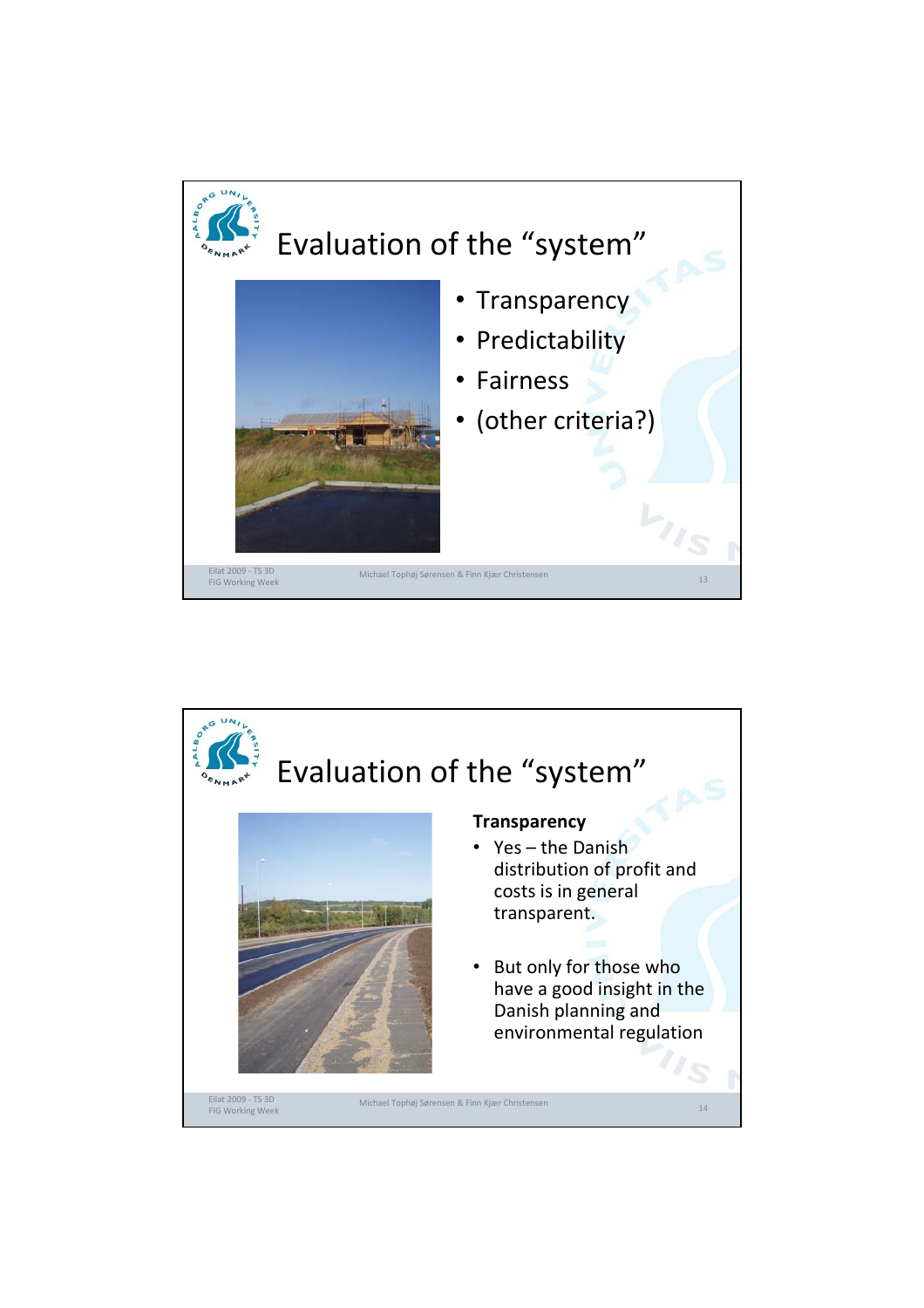